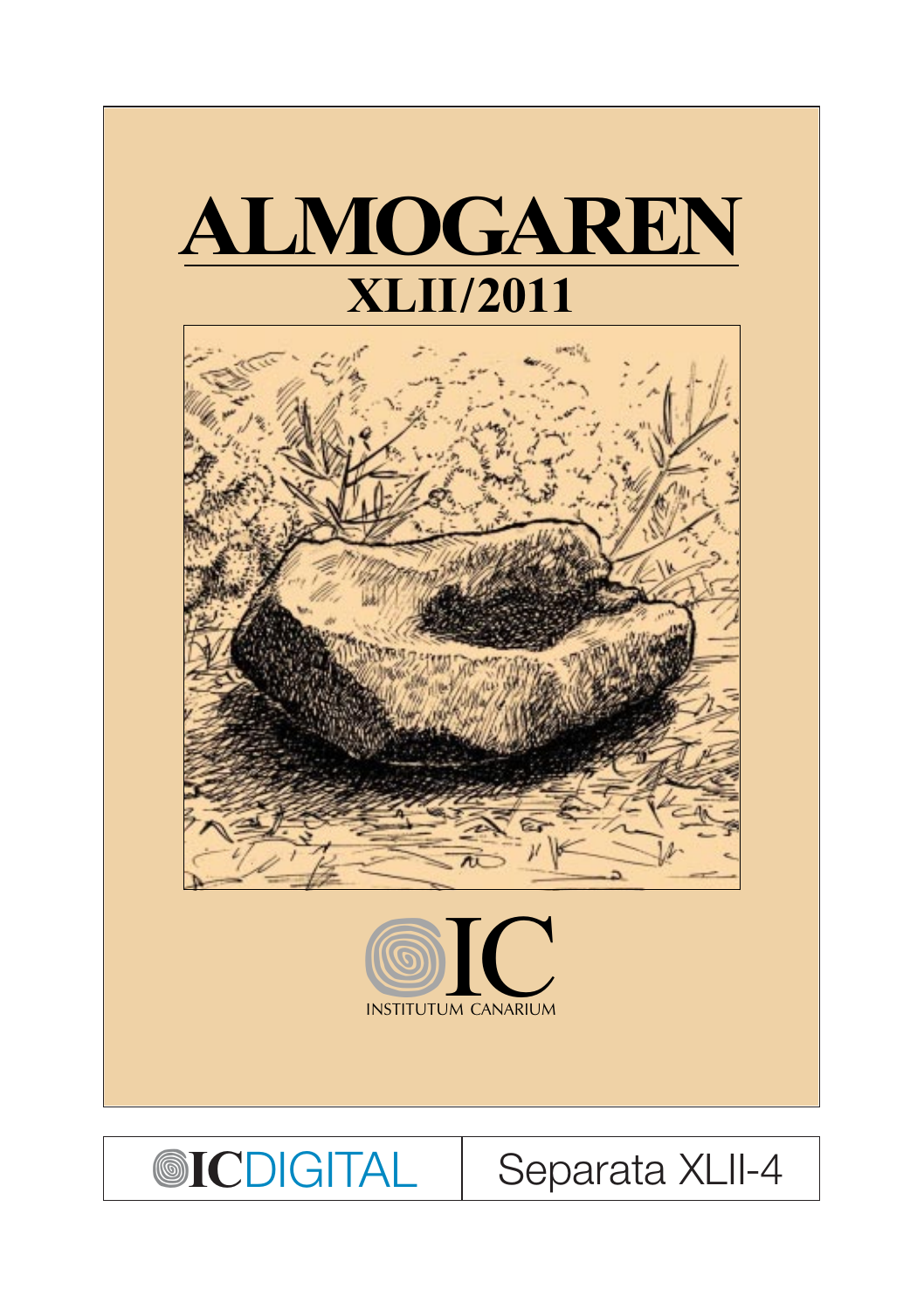# **@ICDIGITAL**

## Eine PDF-Serie des Institutum Canarium herausgegeben von Hans-Joachim Ulbrich

Technische Hinweise für den Leser:

Die vorliegende Datei ist die digitale Version eines im Jahrbuch "Almogaren" gedruckten Aufsatzes. Aus technischen Gründen konnte – nur bei Aufsätzen vor 1990 – der originale Zeilenfall nicht beibehalten werden. Das bedeutet, dass Zeilennummern hier nicht unbedingt jenen im Original entsprechen. Nach wie vor unverändert ist jedoch der Text pro Seite, so dass Zitate von Textstellen in der gedruckten wie in der digitalen Version identisch sind, d.h. gleiche Seitenzahlen (Paginierung) aufweisen. Der im Aufsatzkopf erwähnte Erscheinungsort kann vom Sitz der Gesellschaft abweichen, wenn die Publikation nicht im Selbstverlag erschienen ist (z.B. Vereinssitz = Hallein, Verlagsort = Graz wie bei Almogaren III). Die deutsche Rechtschreibung wurde – mit Ausnahme von Literaturzitaten – den aktuellen Regeln angepasst. Englischsprachige Keywords wurden zum Teil nachträglich ergänzt. PDF-Dokumente des IC lassen sich mit dem kostenlosen Adobe Acrobat Reader (Version 7.0 oder höher) lesen.

Für den Inhalt der Aufsätze sind allein die Autoren verantwortlich. Dunkelrot gefärbter Text kennzeichnet spätere Einfügungen der Redaktion.

Alle Vervielfältigungs- und Medien-Rechte dieses Beitrags liegen beim

Institutum Canarium Hauslabgasse 31/6 A-1050 Wien

IC-Separatas werden für den privaten bzw. wissenschaftlichen Bereich kostenlos zur Verfügung gestellt. Digitale oder gedruckte Kopien von diesen PDFs herzustellen und gegen Gebühr zu verbreiten, ist jedoch strengstens untersagt und bedeutet eine schwerwiegende Verletzung der Urheberrechte.

> Weitere Informationen und Kontaktmöglichkeiten: institutum-canarium.org almogaren.org

Abbildung Titelseite: Original-Umschlag des gedruckten Jahrbuches.

- Institutum Canarium 1969-2013 für alle seine Logos, Services und Internetinhalte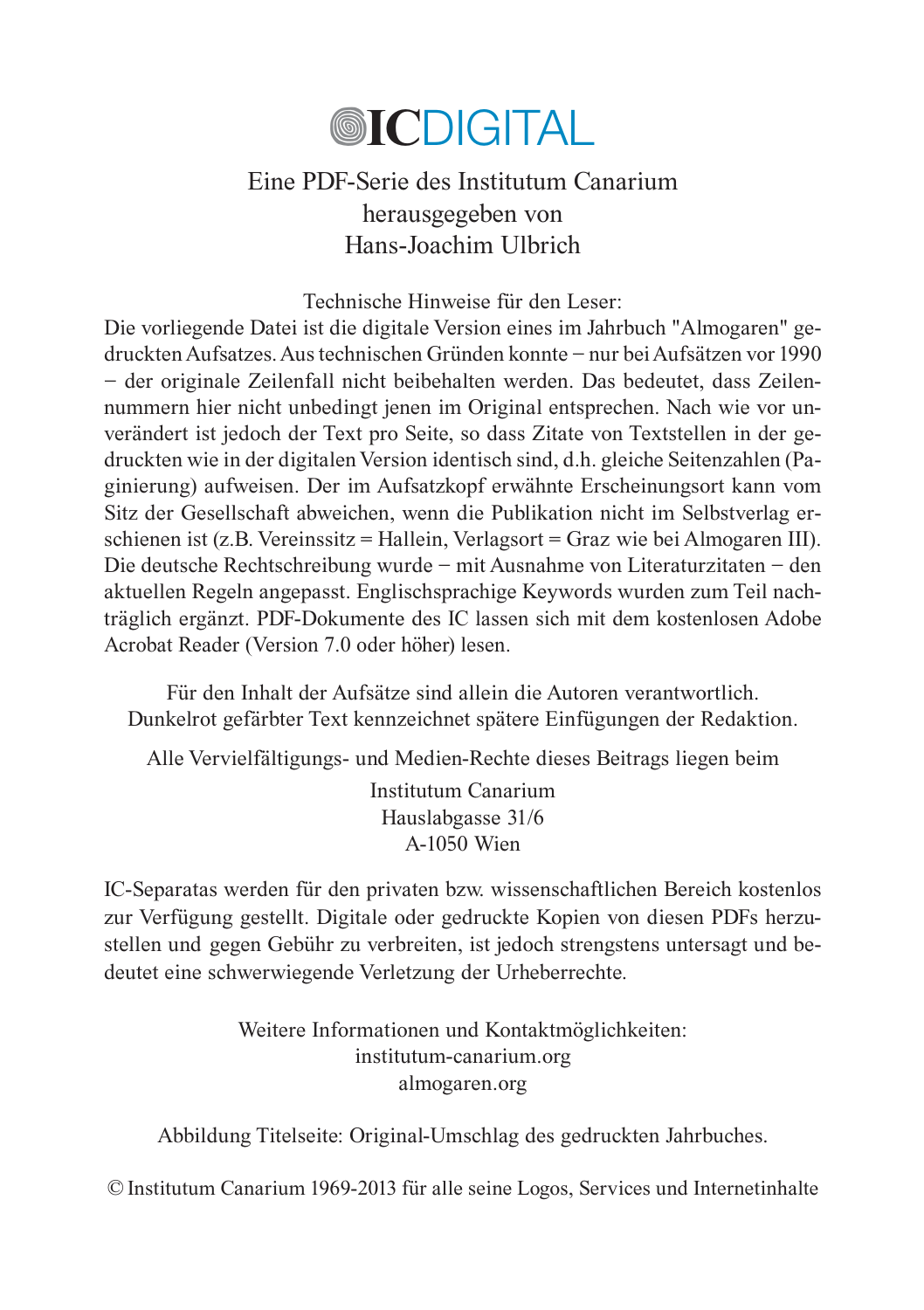# **Inhaltsverzeichnis**

(der kompletten Print-Version)

|           | Luis Alberto Anaya Hernández:                                                                                                                                      |
|-----------|--------------------------------------------------------------------------------------------------------------------------------------------------------------------|
|           | Joaquín Caridad Arias:                                                                                                                                             |
|           | Julien d'Huy:<br>Le récit du «Chasseur adroit»:                                                                                                                    |
| $\bullet$ | Michael Hübner & Sebastian Hübner:<br>New evidence for a large prehistoric settlement<br>in an annular geomorphological structure in Southwest Morocco  43         |
|           | Werner Pichler & Alain Rodrigue:                                                                                                                                   |
|           | Andoni Sáenz de Buruaga:<br>Una nueva estación artística en el Tiris saharaui: presentación<br>del abrigo rupestre de Lejuad VIII (Duguech, Sahara Occidental)  63 |
|           | R. Santana Rodríguez, J. M. Pérez Luzardo, J. Pérez-Luzardo Díaz:<br>El hábitat troglodita en Gran Canaria:                                                        |
|           | Susan Searight-Martinet:<br>Rock engravings from Asli Bou Kerch, Smara, Western Sahara  109                                                                        |
|           | Hans-Joachim Ulbrich:<br>Die podomorphen Felsbilder von Lanzarote (Kanarische Inseln)  133                                                                         |
|           | Hartwig E. Steiner:<br>Altkanarische Stätten in Las Playas / El Hierro III:<br>>Poblado del Letime< - eine Höhen-Siedlung mit Höhlen-Heiligtum?  169               |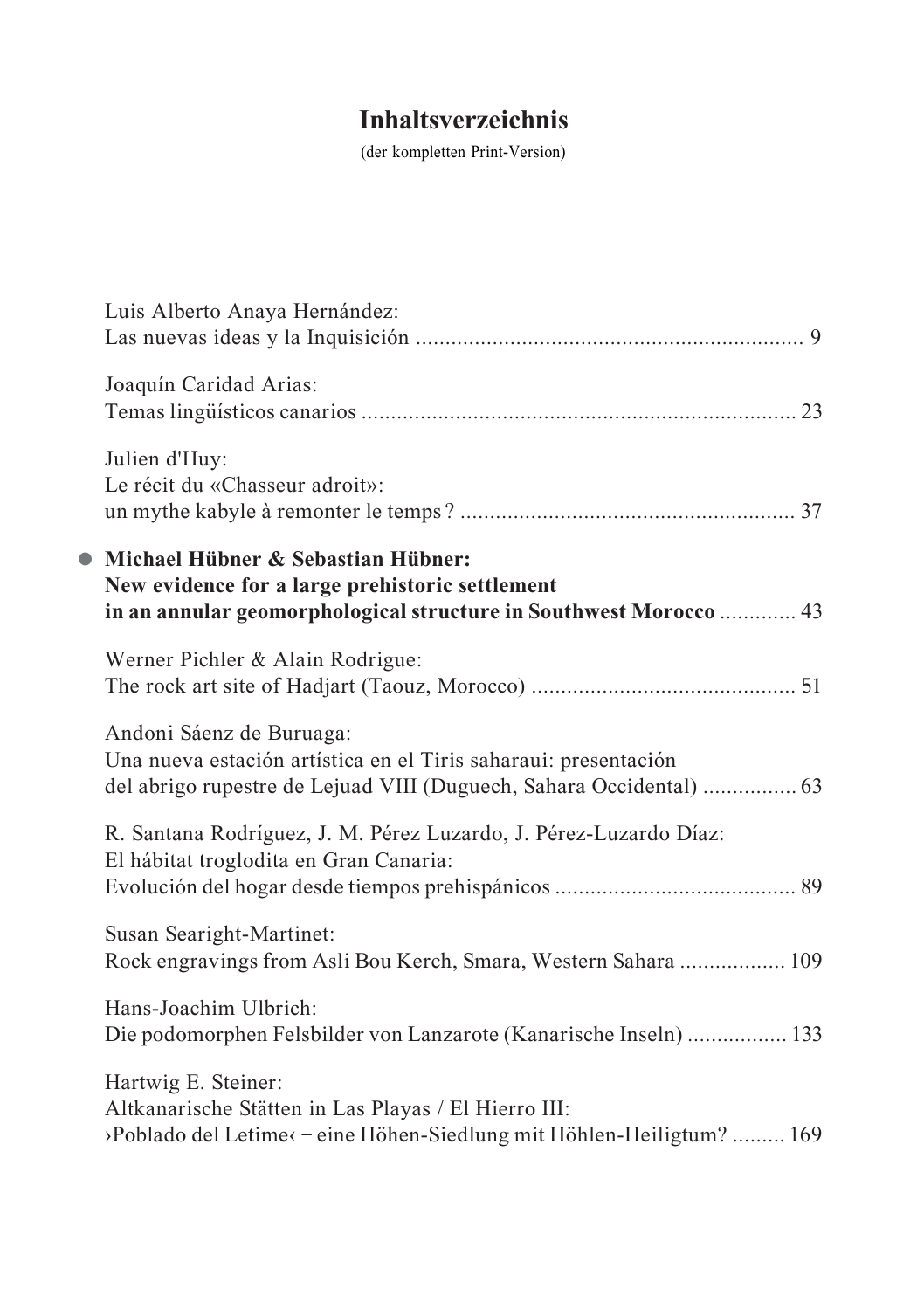**Zitieren Sie bitte diesen Aufsatz folgendermaßen / Please cite this article as follows:**

Hübner, Michael; Hübner, Sebastian (2011): New evidence for a large prehistoric settlement in an annular geomorphological structure in Southwest Morocco.- Almogaren XLII (Institutum Canarium), Wien, 43-49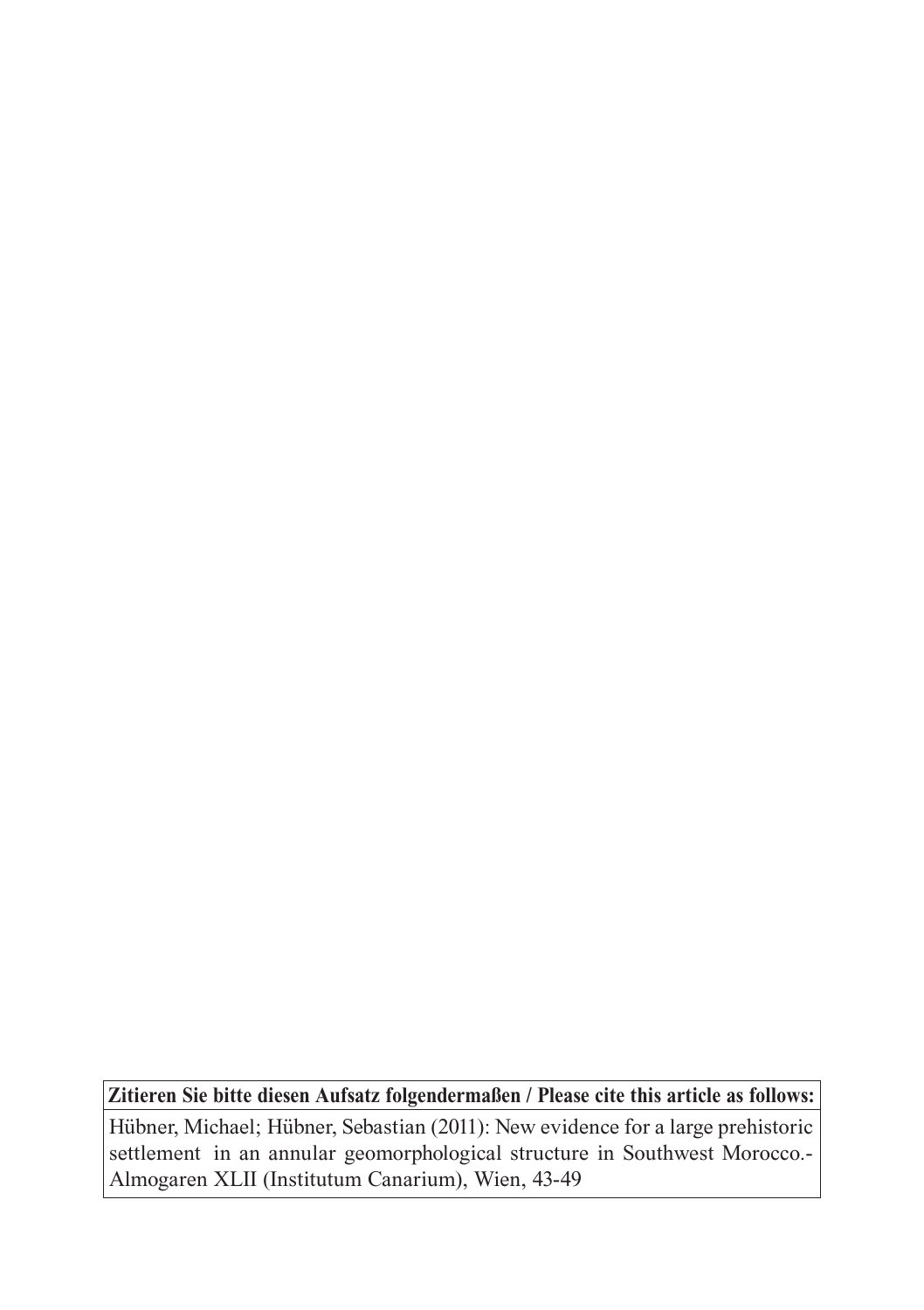Michael Hübner & Sebastian Hübner

# **New evidence for a large prehistoric settlement in an annular geomorphological structure in Southwest Morocco**

Keywords: Morocco, prehistoric settlement, Wavy Line pottery, modern destruction

#### Abstract:

In this paper, the results of two expeditions to a large prehistoric settlement (covering an area of about 20 km²) are summarized. The settlement is situated inside an annular geomorphological structure in Southwest Morocco. Five very unusual constructions are highlighted: a large stone-circle complex, a triangular shaped complex, an oval building, a large earth wall and a Cursus-like monument. Remarkable is the finding of incised Wavy Line pottery at the site. At current, this is the westernmost example of mesolithic Wavy Line decoration. Unfortunately the site is subject to massive destruction by local stone grinding mills.

#### Zusammenfassung:

Diese Arbeit beschreibt die Ergebnisse zweier Expeditionen zu einer großen prähistorischen Siedlung (auf einer Fläche von ca. 20 km²). Die Siedlung befindet sich in einer ringförmigen geomorphologischen Struktur im Südwesten Marokkos. Fünf sehr ungewöhnliche Konstruktionen werden hervorgehoben: ein großer Stein-Kreis-Komplex, ein dreieckiger Komplex, ein ovales Gebäude, ein großer Erdwall und ein Cursus-ähnliches Monument. Bemerkenswert ist der Fund von Wellenlinien-Keramik. Zurzeit ist dieses der westlichste Fund mesolithischen Wellenlinien-Dekors. Leider ist die Fundstätte einer massiven Zerstörung durch lokale Steinmühlen ausgesetzt.

#### Resumen:

El presente trabajo describe los resultados de dos expediciones a un extenso asentamiento prehistórico (en una superficie de aprox. 20 km²). Con una estructura geomorfológica circular, el asentamiento se encuentra en el suroeste de Marruecos. Se destacan cinco construcciones muy poco habituales: un gran complejo de círculos de piedra, un complejo triangular, una edificación oval, un gran terraplén y un monumento parecido a un cursus. Digno de atención es el hallazgo de cerámica con líneas onduladas. Actualmente es el más occidental de los hallazgos de adorno mesolítico con líneas onduladas. Lamentablemente, el yacimiento está expuesto a una masiva destrucción causada por los molinos de bola de la localidad.

In this article, the results of two expeditions to an ancient settlement in southwest Morocco are summarized. The expeditions took place from Sep-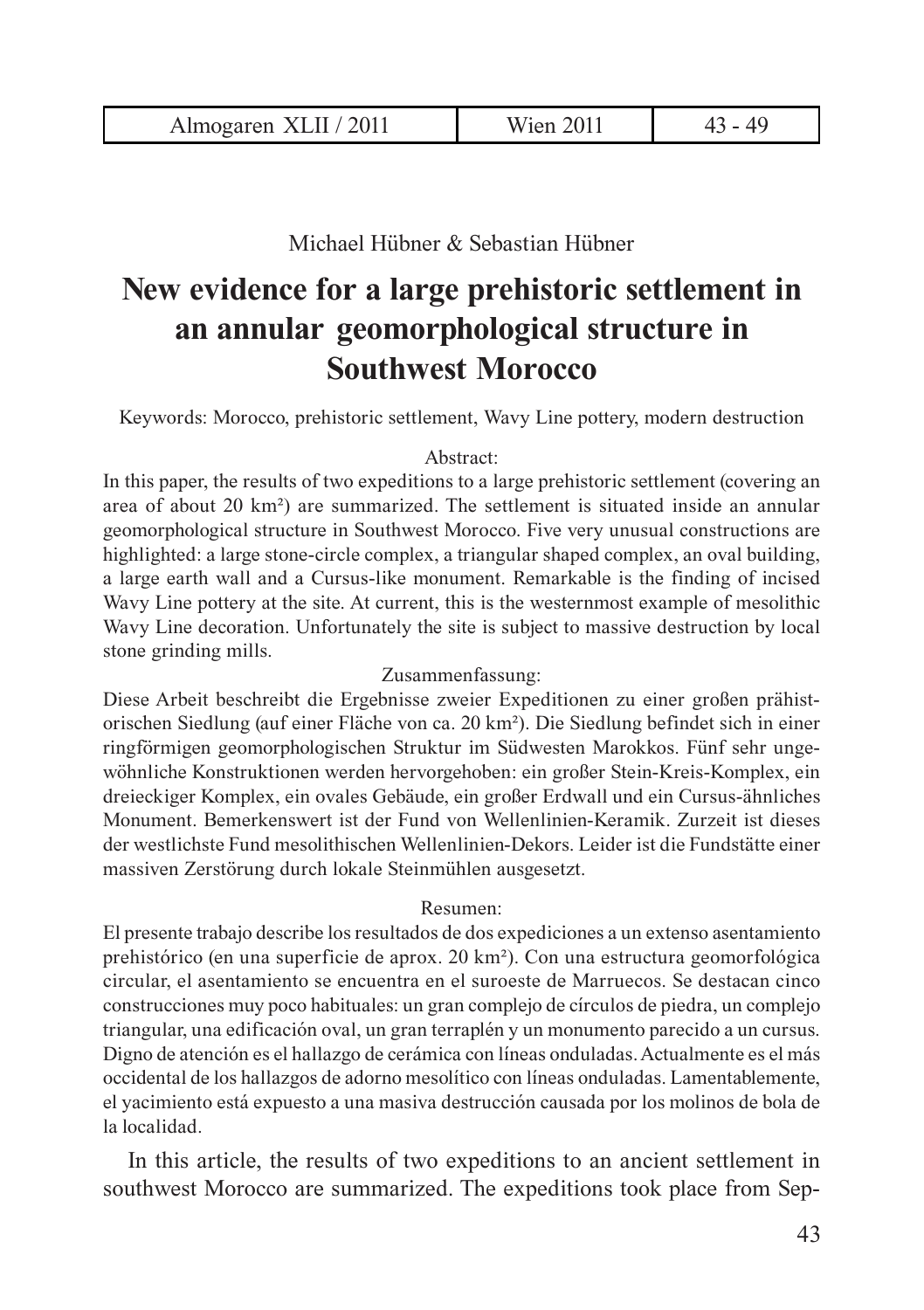tember 10th to 16th 2008, and from May 19th to 29th 2010. In the field, we came upon a great manifold of ruins with prehistoric features. Unfortunately, many of these monuments are currently being demolished by stone grinding mills. In publishing this article, the authors wish to emphasize the importance of the site and hope to encourage future scientific investigations.

The caldera-like annular geomorphological structure is located in South Morocco, 8 km east of Agadir in a landscape called Tagragra. It is situated between the shore of the Atlantic Ocean (distance: 13 km), the Souss River (distance: 5 km) and the western Atlas Mountains (distance: 2 km). All ruins and monuments found *in situ* are located either on a hill inside the annular geomorphological structure, or on the surrounding ring of hills. The geological origin of the structure appears to be an anticline. It has a diameter of  $\sim$  3 km ( $\sim$  5 km including the surrounding ring of hills) and strongly resembles a crater, although no evidence of volcanism has been found in this particular area (Ambroggi, 1963). On the central hill several dried up springs are located. The surrounding hills are 100-255 m in height.



Figure 1: Panorama of the annular geomorphological structure

Inside the geomorphological structure and on the surrounding hills, hundreds of ancient stone constructions of different types are present. We found large numbers of ruined buildings, caverns, cisterns, paths, stone heaps and traces of agricultural landscaping. Next to these ruins, a multitude of stone tools were found. In addition, we discovered some rather unusual constructions: a large stone circle complex, a 6 km long earth wall, a cursus-like structure, stone floorings and a place with rock carvings. The dimension of the entire ensemble is rather town-sized than village-sized. This size and the presence of several unique stone monuments make the settlement very distinct from neighboring archaeological sites.

For the most part, the buildings were found in the central area of the annular structure. In some aspects, their construction patterns are reminiscent of prehistoric architecture found in Europe (e.g. in the British Isles, Ireland or Sardinia). Basic features of the ruined buildings are: (1) Foundation walls were accurately manufactured and are very solid (diameter: 120-260 cm); (2) Foundation walls are covered by large amounts of debris; (3) Both large and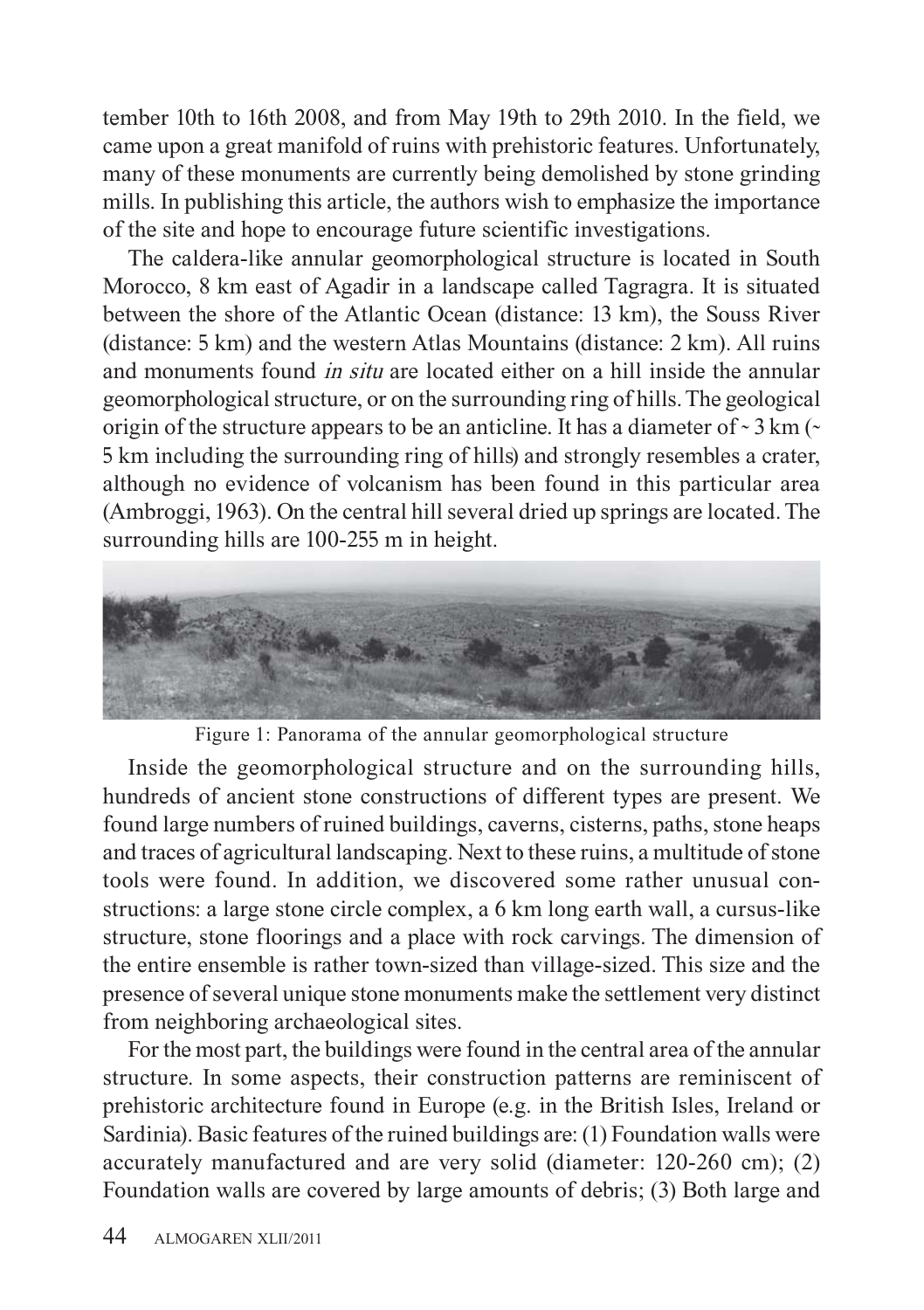small stones are present; (4) Oval, circular and triangular ground plans are present; (5) Few rectangular ground plans are present (some of these seem to be recent, but may have been built on top of earlier walls); (6) Absence of regularly worked stones; (7) Predominantly white, reddish and black stones used; (8) Stones are weather-beaten, deeply eroded and covered by large lichens; (9) The walls are overgrown by centuries-old Argan trees; (10) All buildings are in a very bad state of preservation.



Figure 2: Schematic sketch of the annular geomorphological structure including artifact finds. (A) Circular or oval structure; (B) Ruined buildings; (a) Neolithic style ceramics; (b) Neolithic stone tools; (c) Stone axe; (d) Microliths; (e) Menhir; (f) Plaster containing mica; (g) Rock carvings; (h) Caverns and jug-like cisterns; (i) Tub-like cisterns; (j) Stone heaps; (k) Stone terraces; (l) Field of widespread building blocks/rubble; (m) Stone flooring; (n) Kiln; (o) Unexplored items; (Thick line) Earth wall; (Thin line) Straight path/cursus; (White truck) Stone evacuation; Satellite image: Google Earth.

 Until now we have not found any mention of a town or village within this particular region in late-antique, medieval and recent literature including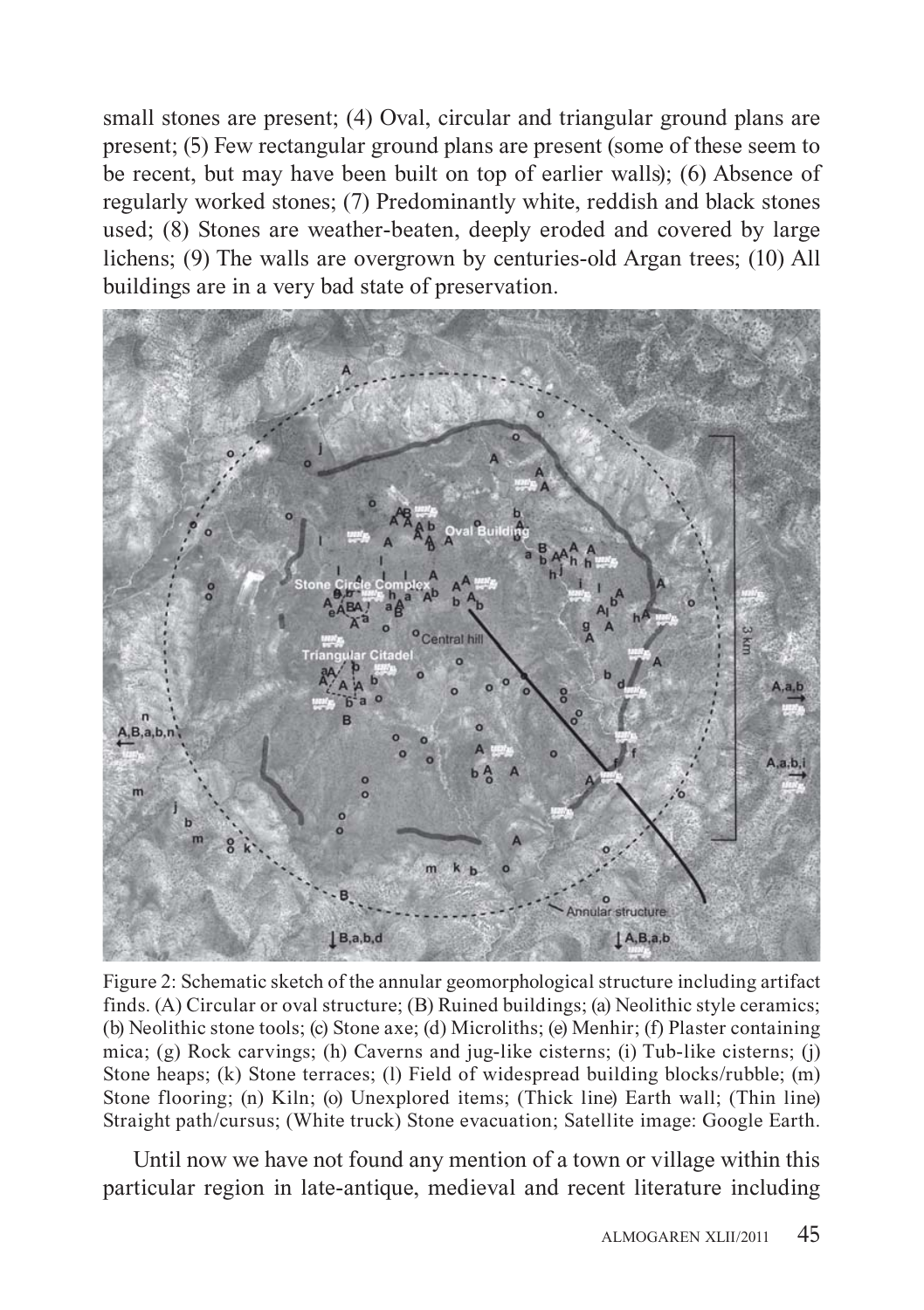many maps; The settlement might have been mentioned in ancient sources e.g. in Ptolemy's Geographike Hyphegesis *Town of the Gaetuli Autololes/ Autolata* or Diodorus Siculus' *Town of Menê* (gr. Mene = Moon, which may correspond to the circular geomorphology of the structure); Possibly, the settlement has been abandoned within a short time in antiquity. A reason for this could be the destruction by an earthquake or the drying out of water sources (wells and springs).

The following evidence suggests that the settlement has prehistoric origins: (1) Findings of a great manifold of prehistoric stone tools inside and next to the ruins; (2) Findings of mesolithic and neolithic-style ceramics inside the ruins and in their immediate vicinity; (3) Absence of wood and metal findings; (4) Oval, circular and curvy ground plans of buildings; (5) Extremely eroded building stones despite semiarid climate; (6) Large size of lichens despite semiarid climate (most building blocks are completely covered and single lichens measure up to 38 cm in diameter); (7) Presence of very unusual and monumental stone constructions at the site (see below).

Examples of monuments found *in situ*: (I) A large triangular shaped foundation wall located in the southwest of the central hill. In 2008, remains of the southern wall (thickness ~260 cm) were still present. In May 2010, the whole wall was dismantled. The triangular construction still can be seen on Google-Earth (30°26'1.59"N; 9°27'28.38"W). Inside the triangle, a multitude of ruins, stone tools and ceramic fragments were found. (II) A remarkable stone circle complex was once located in the very center of the central area. The complex has also been destroyed by stone grinding mills, but it still can be seen on Google-Earth (30°26'19.35 N; 9°27'27.09 W). The circular structure had a diameter of about 50 m and the entire complex measured 130 m x 110 m. Inside the structure, several caverns and stone heaps are situated. In 2008, we were able to photograph some of the last large stone plates of the central circular structure still present at that time. In May 2010, none of these plates were leftover. (III) Peripheral to this circular structure several megaliths which form a small circle containing a 3 m long menhir were found. These megaliths are surrounded by a rectangular shaped 130 cm thick wall. The menhir is tapering towards the top and probably once stood perpendicularly (fig. 5). We assume that the small stone circle construction was arranged next to a spring (today almost dried up). (IV) A well preserved oval building situated in the northeast of the central area. Once, it was a freestanding house measuring 30 m x 18 m. Its foundation walls are 160 cm thick and up to 150 cm in height. They were formed from massive reddish, white and small black blocks. (V) At least in part, the central hill is surrounded by a large earth wall. Its remains are about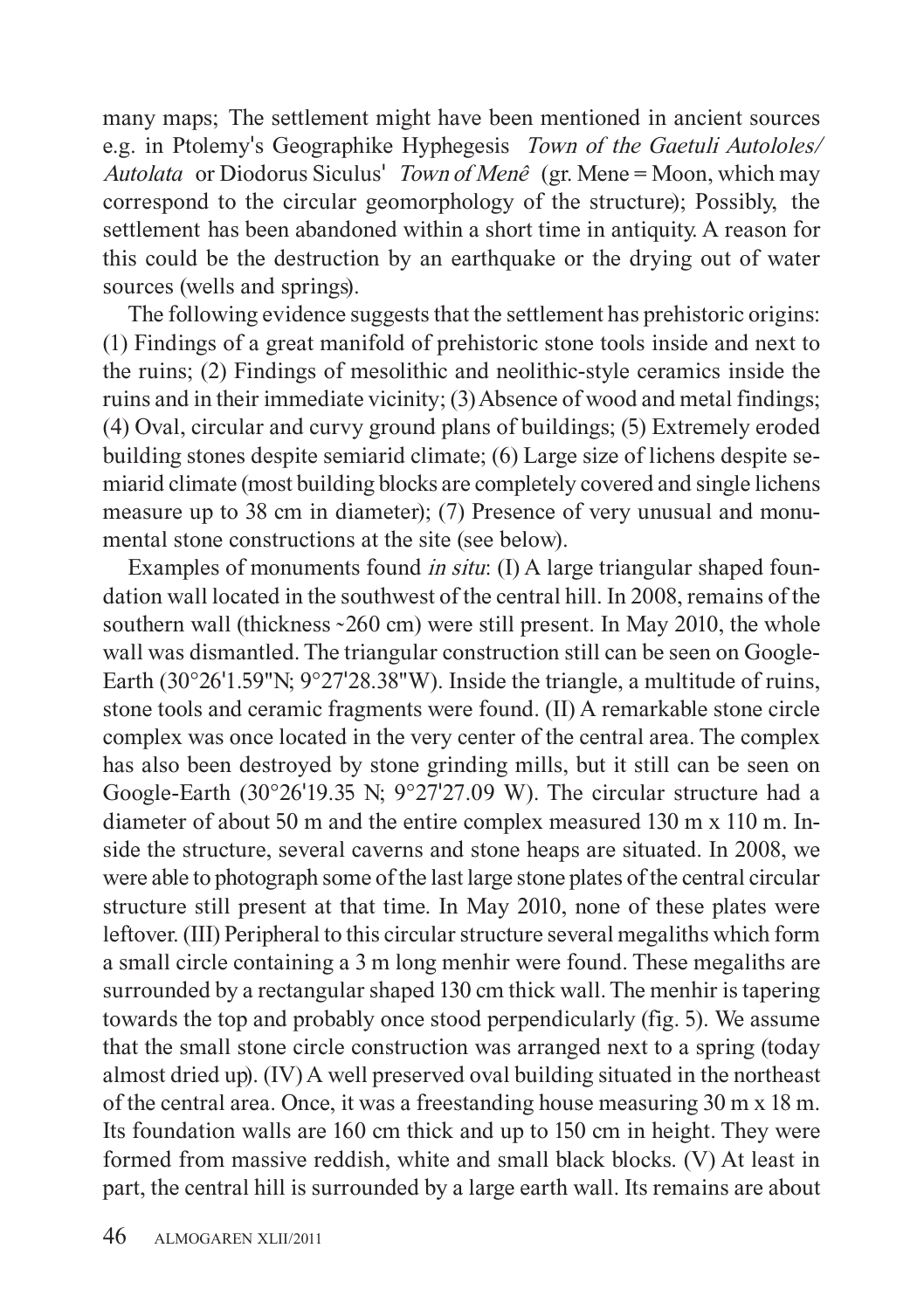5 m wide and up to 2 m in height. We estimate that its length exceeds 6 km. Remarkably, we found pieces of a reddish plaster containing mica next to this wall. (VI) A place with rock carvings exists inside the annular structure (fig. 6). One of the rock carvings resembles a footprint-petrosomatoglyph (fig. 11). (VII) Long straight paths, sometimes running in parallel, exist in the area. They strongly resemble a neolithic *Cursus* monument (fig. 3).

For legal reasons, we did not make any excavations in the area. Nevertheless, we were able to photograph many fragments of pottery, bones and prehistoric stone tools. Selected findings were sent to the *Institut National des Sciences de l*'*Archéologie et du Patrimoine* in Rabat for further investigation.

Excerpt of findings: (I) The most remarkable finding was a fragmentary earthenware pot containing flint tools (fig. 7, 9). At current, this pot is the westernmost example of incised *Wavy Line* pottery. The distinctive *Wavy*



(3) Straight path/cursus; (4) Stone axe found in central area; (5) Broken menhir (3m); (6) Stone carving; (7) Incised Wavy Line decoration on earthenware pot. The pot contained Silex tools (fig. 9); (8) Stone evacuation; (9) Silex tools found in broken earthenware pot; (10) Microliths found in a Køkkenmøddinger; (11) Footprintpetrosomatoglyph.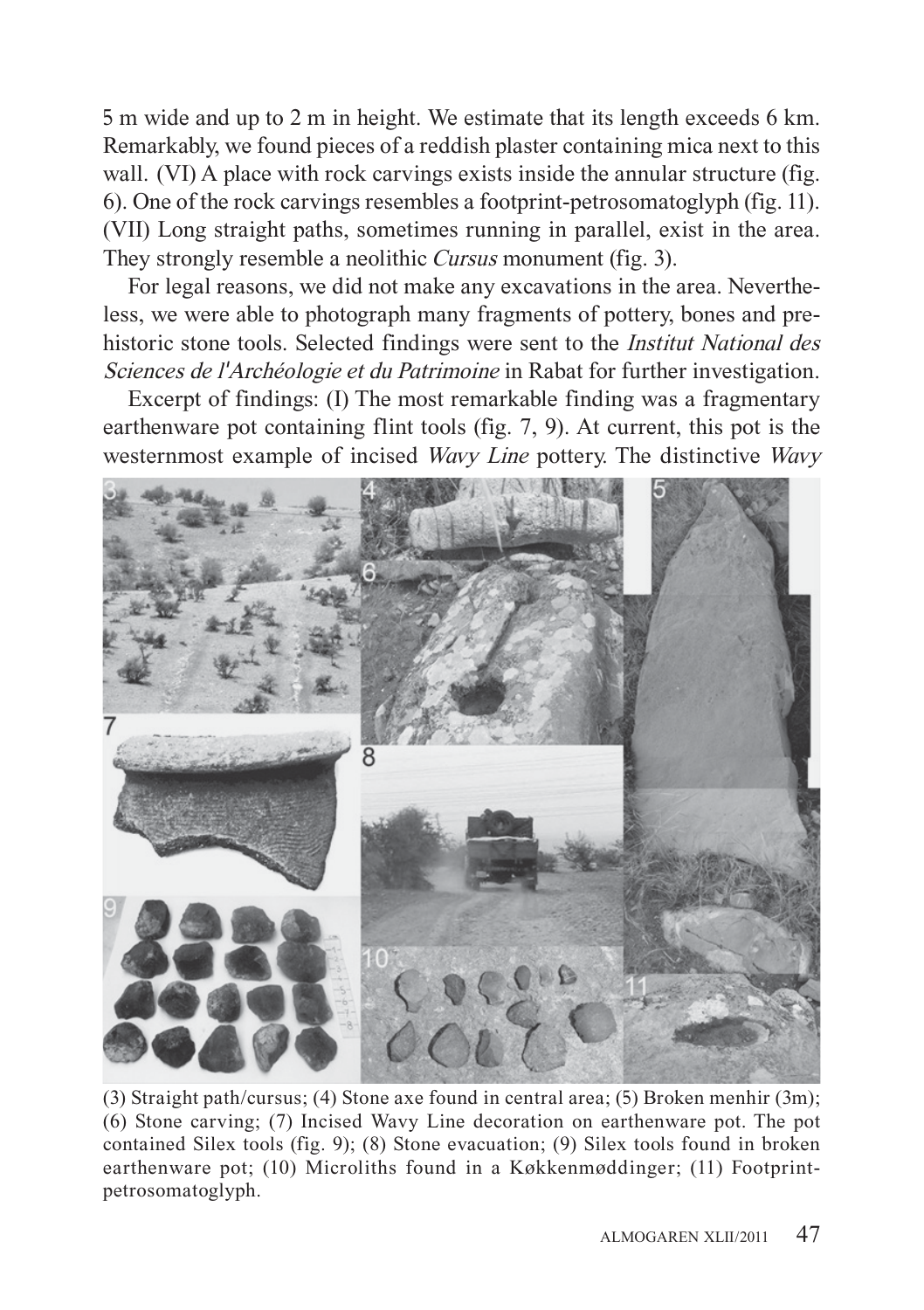*Line* pottery was first identified at Khartoum in 1944 and dates back to early Holocene populations of North Africa. According to Edwards (2007) incised *Wavy Line* pottery is *found across much of Sudanic and Saharan Africa (see also Sutton (1977)) and is some of the oldest pottery in the world, with radiocarbon dates as early as 8000 BC.* According to Abbas and Khabir (2003), ceramics *characterized by wavy line and dotted wavy line decoration, formed a cornerstone for identifying Mesolithic-Neolithic components along the Central Nile and across the Sahara-Sahel Belt. Moreover, they [...] suggested a level of cultural uniformity for the Nilo-Sahara-Sahel Belt from the eighth to the fourth millennia BC.* (II) A stone axe was found in the central area (fig. 4) (III) Several Køkkenmøddingers were found in- and outside the annular structure as well as in nearby caves. They contain great numbers of flints, stone tools, microliths, sea- and snail-shells (fig. 10). None of the Køkkenmøddingers, however, was situated inside or next to prehistoric ruins.

Unfortunately, the entire site is subject to massive destruction. The authors spotted fresh excavations (probably illicit) and two large hydrotechnical constructions that date back to the 1960s. Moreover, the area is used as quarry by the local building industry which every day is carrying away hundreds of large stones (fig. 8). In May 2010, quarrying activity was concentrated in the Northeast of the central area where the oval building is situated. The authors calculated that every day 10-15 lorries full of stones are carried away from the site.

We wish to express our conviction that the settlement is worth protection from further destruction. Moroccan and international authorities should adopt efficient protective measures to stop stone evacuation from the site asap. An important step could be to include the site on the *List of World Heritage in Danger* (in accordance with Art.11 §4 of the Convention). Fortunately we were able to show a small part of the ensemble to Moroccan authorities in May 2010. These authorities expressed their interest in running a university based joint Moroccan/ International investigation of the site. We would be glad to contribute to such a cooperation by establishing a contact. Email: info@asalas.org

### **Literature:**

Ambroggi R. (1963). *Etude géologique du versant méridional du haut Atlas Occidental et de la plaine de Souss. Notes et Mémoires du Service Géologique du Maroc* 157. 321p.

Abbas S. M. & Abdel-Rahim M. K. (2003). *The Wavy Line and the Dotted Wavy Line Pottery in the Prehistory of the Central Nile and the Sahara-Sahel Belt*. African Archaeological Review. Vol. 20, Number 1, 25-58